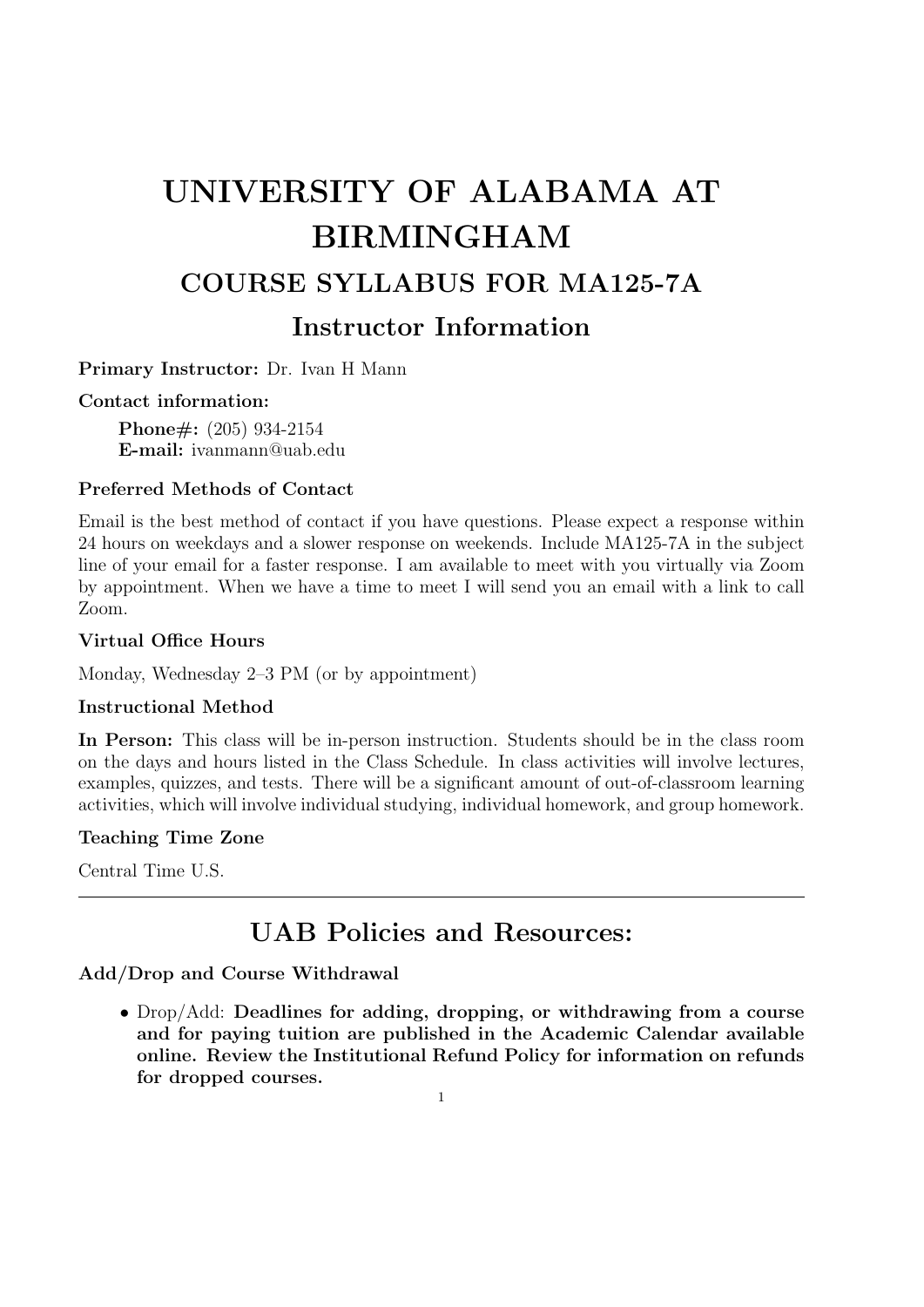• Withdrawal: To avoid academic penalty, a student must withdraw from a course by the withdrawal deadline shown in the academic calendar and receive a grade of W (withdrawn). Failure to attend class does not constitute a formal drop or withdrawal.

# Course Information

Course number and title: Calculus I, MA 125–7A, 51923, Fall 2021 Department of Mathematics, University of Alabama at Birmingham Meeting times: MW, 4:40–6:30 AM Meeting location: UH 2007 Prerequisite: Grade of C or better in MA 106, MA 107 or equivalent. Any student who has not fulfilled the prerequisite will be dropped from the class. Credits: 4 semester hours Textbook: Essential Calculus — second edition by James Stewart, Thomson-Brooks/Cole, 2013, 2007; ISBN-13: 978-1-133-11229-7. Topics to be covered: Chapters  $1 - 5.3$ . Important dates First day of classes: August 23, 2021 Labor Day Holiday: September 6, 2021 Last day to drop without paying full tuition: August 31, 2021 Fall/Thanksgiving Break: November 22–November 28, 2021 Last day of class: December 3, 2021 Major exams (tests): Test I: near Monday, September 20; Sec. 1.1–1.6, 2.1–2.4; Test II: near Wednesday, October 11; Sec. 2.5, 2.8, 3.1–3.5;

Test IV: near Wednesday, November 17, Sec. 3.6, 5.1–5.3. (These dates are approximate and may be slightly shifted due to unforeseen circumstances.)

Test III: near Wednesday, November 3; Sec. 3.7, 4.1–4.5;

#### Final exam: Wednesday, December 8, 2021, 1:30–4 PM

NOTE DATE AND TIME OF FINAL EXAM!! The final will not be in this room.

# Course policies

- UNTIL FURTHER NOTICE STUDENTS MUST BE WEARING MASKS AND MAINTAIN SAFE DISTANCE!
- Please make sure that you are able to receive e-mail through your Blazer-ID account. Official course announcements will be sent to that address, usually as Canvas announcements.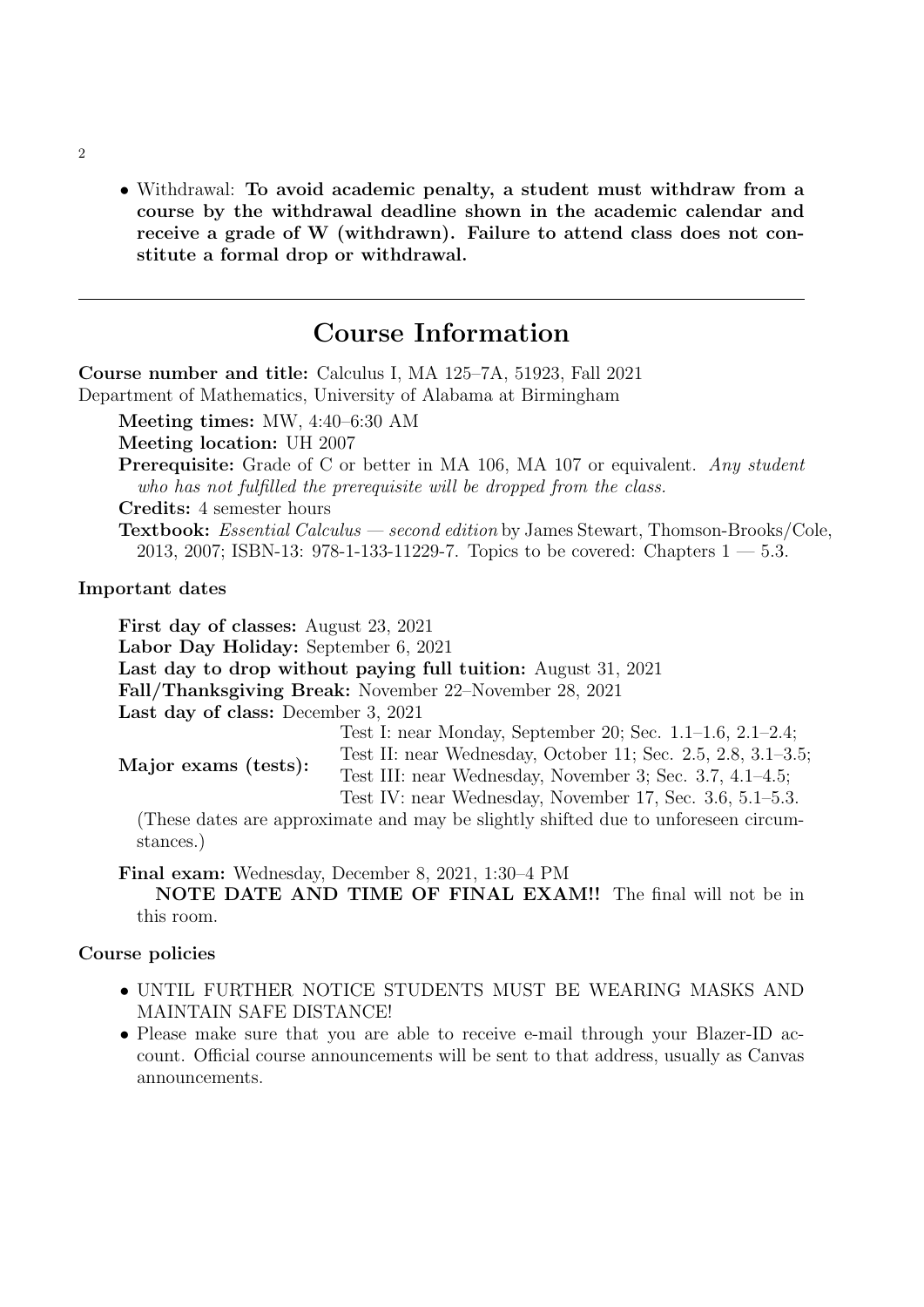- If you are contacted by the Early Alert Program, you should consider taking advantage of the services it offers. Various services to assist you are also listed in the Student Resources section of the Blazernet web site.
- If you miss a test due to a serious verifiable circumstance or official university business, the test grade will be replaced with the final exam score. Otherwise, if you miss an exam you will receive a zero score for this exam. In the unlikely event when two or more midterm tests are missed due to a serious verifiable circumstance or official university business, the matter will be resolved on a case by case basis in cooperation between the student, the instructor, and the coordinator of Calculus I classes. In any case you **must** inform your instructor of such circumstances **before** the exam takes place.
- If you are an athlete and your athletic schedule will have conflicts with the calculus class, your adviser should give you a letter for me with scheduling issues. If you are in the band and your performance schedule will have conflicts, the same rules apply.
- Calculators (without internet access) will be allowed during any of the tests or quizzes. In addition, students can bring one quick reference card to tests, including the final exam (i.e., a standard size  $5'' \times 8''$ -index card; both sides can be used) or one side of a standard  $81/2'' \times 11''$  sheet of paper.

# Methods of teaching and learning:

- Class meetings of 110 minutes consisting of lectures, discussions of examples and homework problems. Time also includes in class presentations, quizzes, and four in-class tests.
- Students are expected to undertake at least 10 hours of private study and homework per week.
- The online homework system WebAssign will be used (look for more information below).

# Assessment procedures:

- Student achievement will be assessed by the following measures:
	- Regular online homework. Feedback is provided when wrong answers are given. Students are encouraged to retake the homework problems (with randomly changed parameters) until they obtain correct answers. A limited number (at most 3) of takes is allowed during the week in which the set is available. Homework contributes 4% to the course average. Problems on tests are modeled after homework problems. Staying on top of homework is therefore extremely important.
	- In Class Presentations and (Unannounced) Quizzes. Quiz problems are similar to the homework problem sets. This allows students to gauge whether they are ready to work problems in a test situation. Quizzes and presentations contribute 11% to the course average.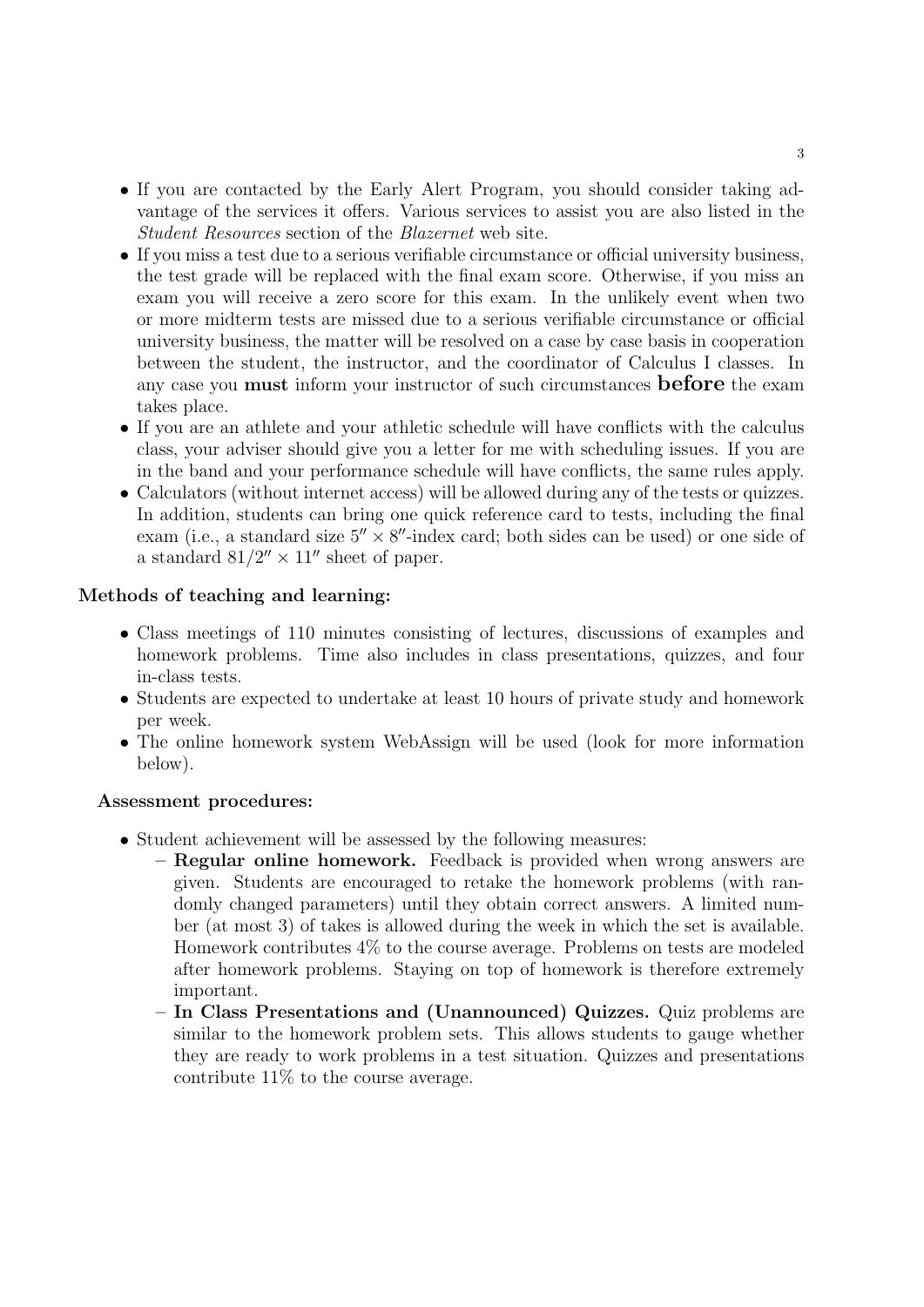- Four in class tests. Partial credit is awarded where appropriate. Each test contributes 13% to the course average.
- $A 150$ -minute comprehensive final examination. The final contributes 33% to the course average.
- Your course performance is your course average (including the final exam score). This is a number between 0 and 100.
- Your final grade is determined according to the following table:

Course performance: 88-100 75-87 62-74 50-61 below 50 Final Grade: A B C D F

• In addition your grade maybe raised by a strong performance on the final exam (normally at most one letter grade).

# • MA125 CLASSES ARE NOT ELIGIBLE FOR PASS/FAIL GRADING.

#### Tips

- Past tests are available at http://www.uab.edu/cas/mathematics/calculus-testbank.
- Help is available in the Math Learning Lab (HH 202); M–Th 9–8, F 9–5.
- By working steadily and regularly, you will increase your chances to succeed in this course.
- Remember, being a full-time student is a full-time job.

#### How to get started on Enhanced WebAssign

- (1) Go to www.webassign.net and click on I HAVE A CLASS KEY in the signing link.
- (2) Enter the following course key:

#### uab 4898 9876

and proceed. The "uab" is a required part of the class key.

(If prompted for your institution, enter uab)

- (3) When prompted to purchase an access code, select " $\dots$  trial period" (Do not purchase an access code at this time. However, you must purchase an access code within two weeks for you to continue using the system beyond the two-week trial period. The system will prompt you to enter your access code when the deadline approaches. Your book may have an access code bundled with it. You must use it. Considering buying options, you may also want to look at https://www.cengage.com/unlimited/
- (4) After your first registration, you can sign in as returning user.
- (5) Should you run into technical problems Enhanced WebAssign provides technical support online and/or by phone.

# Sections to be covered

Essential Calculus, second edition by James Stewart, Thomson-Brooks/Cole, 2013, 2007, ISBN-13: 978-1-133-11229-7.